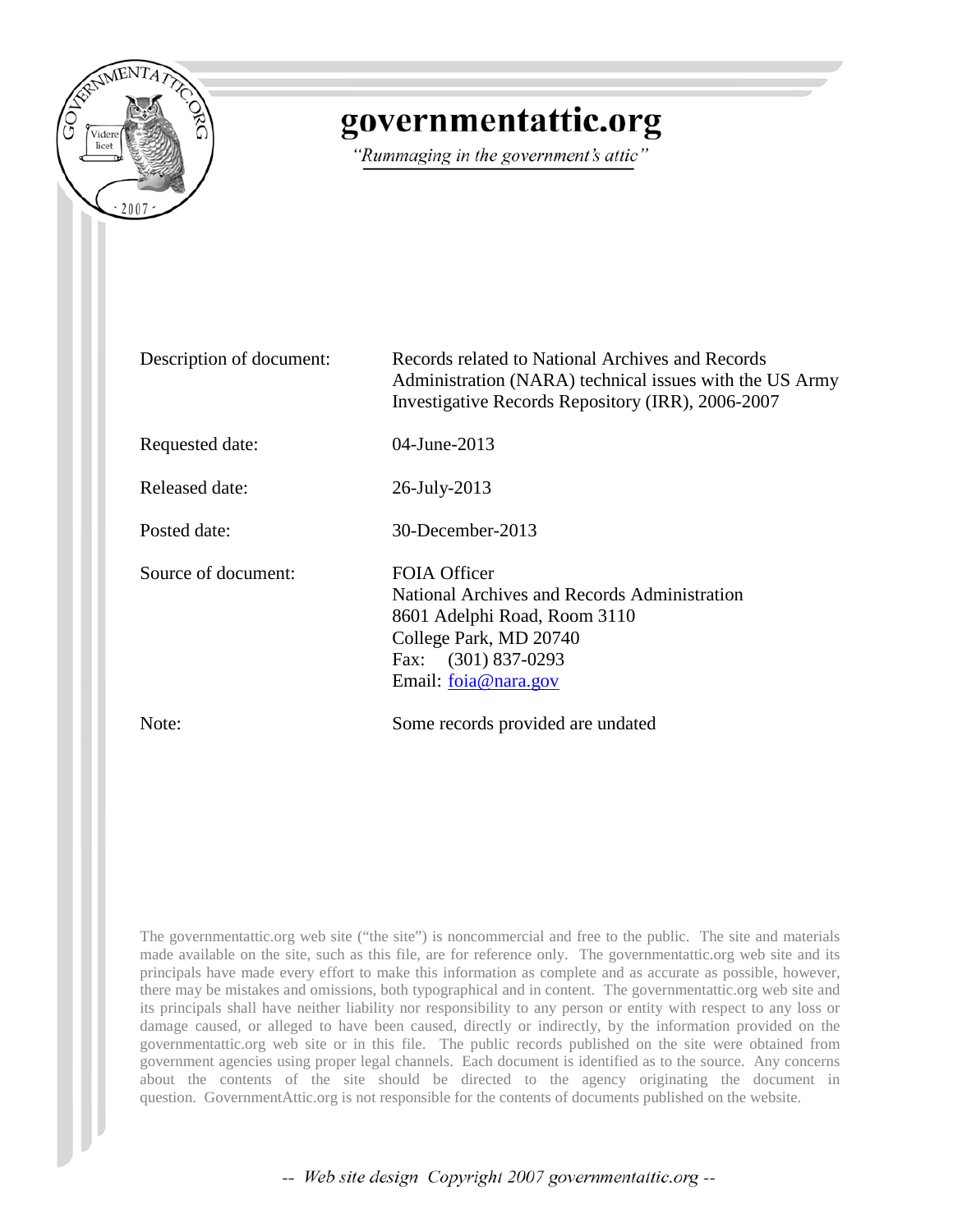

## Re: Freedom of Information Act Request NGC13-173

This is in response to your referred Freedom of Information Act request of June 1, 2013, to our office for information regarding records related to the Investigative Records Repository (IRR) of the U.S. Army and the National Archives technical issues with it. Our office received your request on June 4, 2013, and assigned you the case number of NGC13-173. I apologize for my delay in responding to you.

I have enclosed six documents totaling 17 pages regarding your FOIA request. There are minimal redactions for the emails of the military service members per 5 U.S.C. § 552 (b)(3) specifically 10 U.S.C. § 130b, and 5 U.S.C. § 552 (b)(6) personal privacy.

If you are not satisfied with our action on this request, you have the right to file an administrative appeal. Address your appeal to the Deputy Archivist (ND), National Archives and Records Administration, College Park, Maryland 20740. Your appeal should be received within 35 calendar days of the date of this letter and it should explain why you think this response does not meet the requirements of the FOIA. Both the letter and the envelope should be clearly marked "Freedom of Information Act Appeal." All correspondence should reference the tracking number NGC13-173.

Please let us know if we may be of further assistance. Should you have questions please feel free to contact me at (301) 837-0583 or at joseph.scanlon@nara.gov

Sincerely.

**JOSEPH A. SCANLON** FOIA Officer Office of General Counsel

NATIONAL ARCHIVES and RECORDS ADMINISTRATION

8 601 ADELPHI ROAD CO LLEGE PARK. MD 20740-6001  $wwwarchives.gov$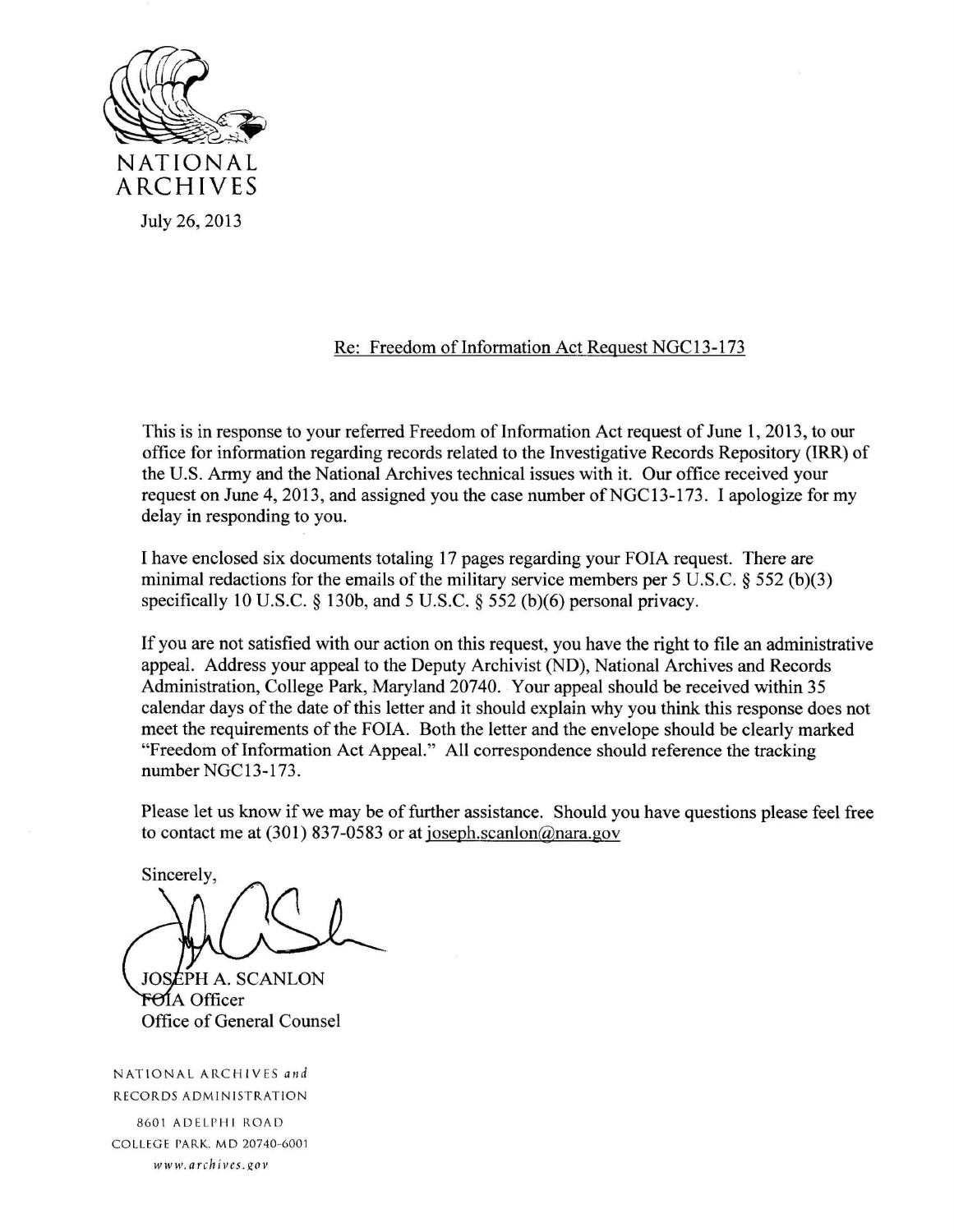|          | いろいし                                                                                                                  |
|----------|-----------------------------------------------------------------------------------------------------------------------|
| From:    | $\Box$ FOIA(b)(3) - 10 USC 424, DIA<br><b>I</b> Martini<br>$FOIA(b)$ (6)                                              |
| To:      | "Robert Spangler" <robert.spangler@nara.gov></robert.spangler@nara.gov>                                               |
| CC:      | "David VanTassel" <david.vantassel@nara.gov>, "Michael Petersen" <michae< th=""></michae<></david.vantassel@nara.gov> |
| Date:    | 6/1/2006 7:43 AM                                                                                                      |
| Subject: | <b>RE: AS_EXCALIBUR failure</b>                                                                                       |

Bob,

I have found that heat always caused the jukeboxes to act "weirder'' than normal. Just so I understand, the message is on the jukebox display and the LED on the jukebox is green? That is definitely weird because if it is actually failing (hardware wise), the light should be red. This always happened when there was a temperature spike. Normally, I had to let it off until the room reached normal temperature (e.g. lower 70s) and then it worked. Although, take into consideration that the inside of the jukebox takes a little longer than the outside to cool down. At times, when things were critical here, I actually removed the back panels of the jukebox and put a fan on it to speed up the cool down process. There is a good possibility that this morning you may go in, turn it off, wait five minutes, turn it on and you are in business. Profanities never worked, but caressing it's right side seemed to work at times....

Your plan with the optical drive would seem to work in theory. I think you will have to configure ArchiveXtender as well as the hardware so that it can be recognized. It is definitely worth a shot. Let me know how it works.

FYl...I accepted the IRR Chief position. So my last day as a purely IT guy is 09 June. I'll still be around, just in a different capacity. So, you can still email or call for help....

Let me know if you need anything else.

#### **Marty**

--Original Message-From: Robert Spangler {mailto:Robert.Spangler@nara.gov] Sent: Wednesday, May 31, 2006 5:38 PM

To:**|**<br>Cc: David VanTassel; Michael Petersen; Steven Hamilton; William Cunliffe Subject: AS\_EXCALIBUR failure

#### Marty:

I shut down both jukes yesterday due to a problem with *NC* in the server room. On reboot today, I get a "Device Failed" message on AS\_EXCALIBUR, although the status light is steady green. I have shut it down again while export continues from BIKO. A/C is fixed.

I remember you saying at one point that heat was a major problem in the past. Any suggestions? Places I can kick it? Profanities to use?

Also, I'm thinking about using this as an opportunity to hook up the extra optical drive we purchased directly to the SCSI port on EXCALIBUR and to define it as a new device in ArchiveXtender - just to see if

### NW#:11213 Docld:59166841

l'Ob **130 b**<br>FOIA(b)(3) – 10 USC <del>424, DI</del>A<br>FOIA(b)(6)  $FOIA(b)$   $(6)$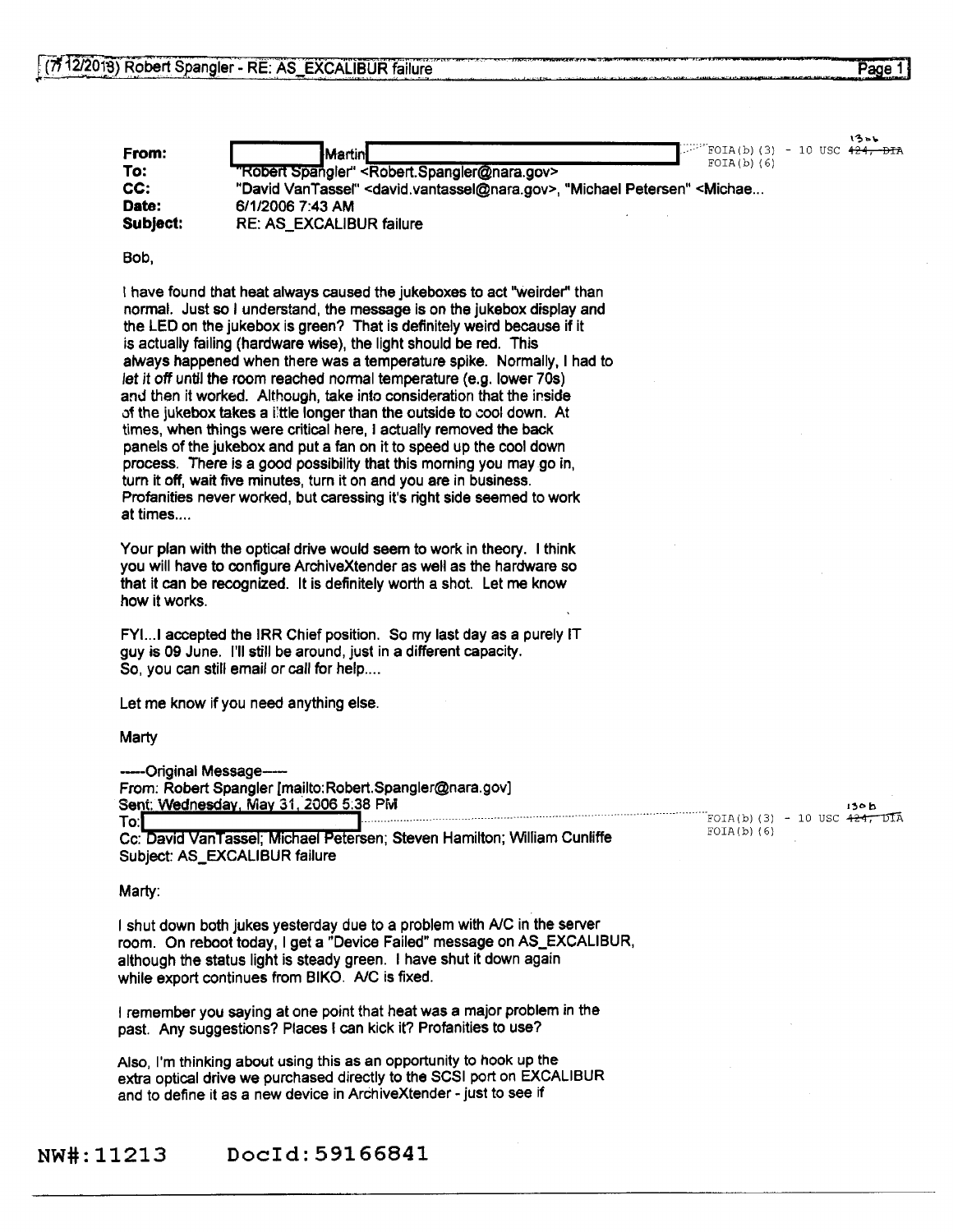somehow we can export faster. We have really been bogged down lately with lots of "Access denied" messages on export and progress has really slowed. Do you have any opinion on this?

Thanks

Bob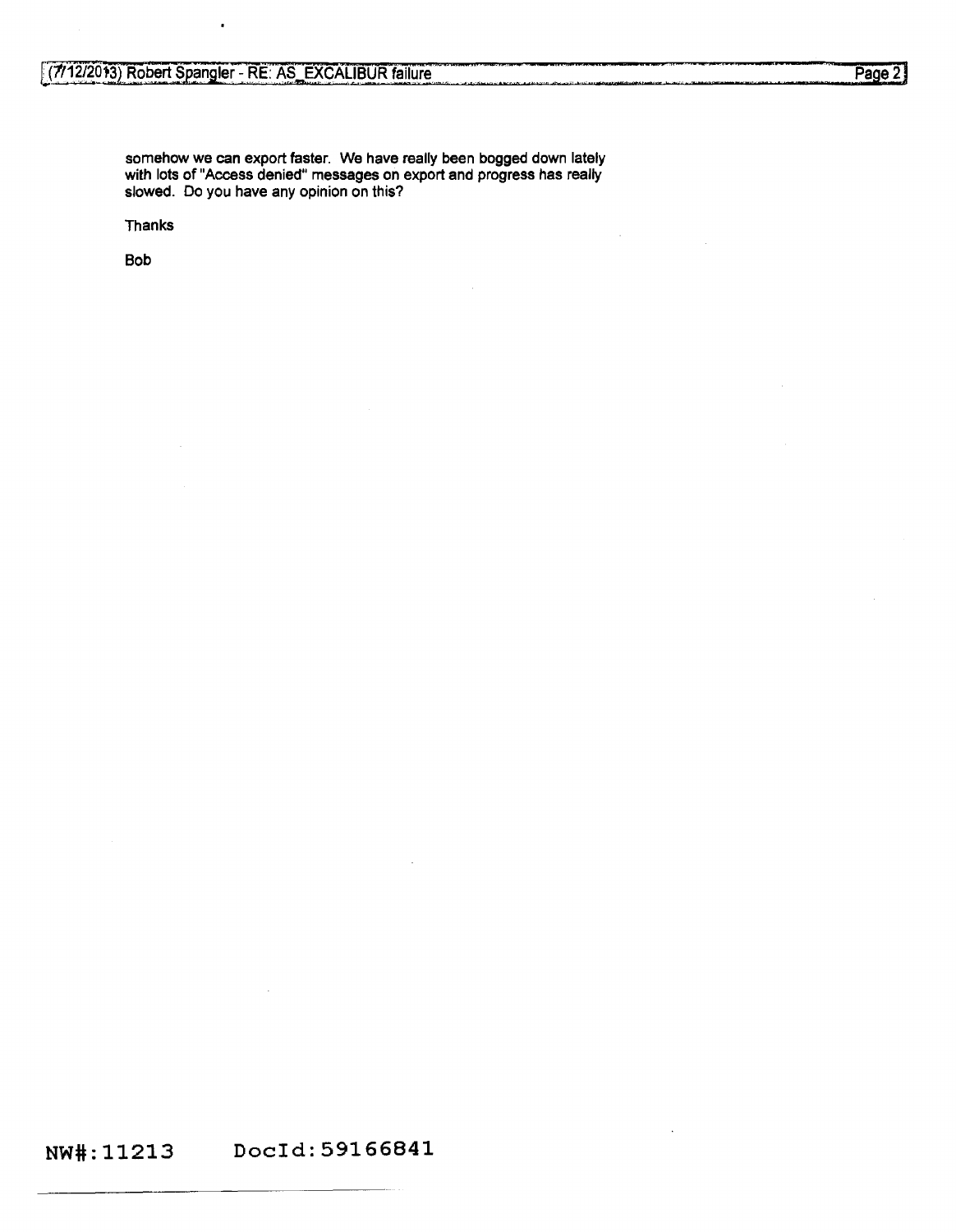# - (7/12/2013) Robert Spangler - RE: IRR data records

 $\langle \mathbf{t} \rangle$ 

| To:                                                   |        | Martin                                      |                                                                                                                                                                                                                                                                                                                                                                                                                                                                                                                                                                                                                                                                                                                                                                                                                                                                                             |     | FOIA(b)                                  | – 10 USC <del>424.</del> |                                         |
|-------------------------------------------------------|--------|---------------------------------------------|---------------------------------------------------------------------------------------------------------------------------------------------------------------------------------------------------------------------------------------------------------------------------------------------------------------------------------------------------------------------------------------------------------------------------------------------------------------------------------------------------------------------------------------------------------------------------------------------------------------------------------------------------------------------------------------------------------------------------------------------------------------------------------------------------------------------------------------------------------------------------------------------|-----|------------------------------------------|--------------------------|-----------------------------------------|
|                                                       |        |                                             |                                                                                                                                                                                                                                                                                                                                                                                                                                                                                                                                                                                                                                                                                                                                                                                                                                                                                             |     |                                          |                          | $FOIA(b)$ (6)                           |
| CC:                                                   |        |                                             |                                                                                                                                                                                                                                                                                                                                                                                                                                                                                                                                                                                                                                                                                                                                                                                                                                                                                             |     | FOIA<br>(P) (3)<br>(b)(6)                |                          | - 10 USC 4 <del>24, DIA</del><br>ط 20 ا |
| Date:                                                 |        | 8/16/2007 8:39 AM                           |                                                                                                                                                                                                                                                                                                                                                                                                                                                                                                                                                                                                                                                                                                                                                                                                                                                                                             |     |                                          |                          |                                         |
| Subject:                                              |        | RE: IRR data records                        |                                                                                                                                                                                                                                                                                                                                                                                                                                                                                                                                                                                                                                                                                                                                                                                                                                                                                             |     |                                          |                          |                                         |
| David,                                                |        |                                             |                                                                                                                                                                                                                                                                                                                                                                                                                                                                                                                                                                                                                                                                                                                                                                                                                                                                                             |     |                                          |                          |                                         |
| microfilm may be used to create an electronic image.  |        |                                             | The IRR transferred approximately a million images and a terabyte of<br>storage via the original system (2 COMPAQ Prollant servers, 2 HP<br>SureStor jukeboxes, and DOCS Open software) nearly two years ago.<br>million-image count was based on entries (rows) in the associated<br>microfilm (ACIMPORT) database, which was also part of this transfer.<br>The IRR cautioned NARA about potentially corrupt images and/or disks as<br>well as database pointers to images that may have been deleted or moved.<br>The IRR experienced data integrity issues associated with these items<br>prior to the images being transferred to NARA in 2005. NARA was given<br>the original microfilm prior to the images being transferred to NARA.<br>If any of the images are not retrievable or recoverable, the original<br>I hope this helps. If you have any further questions, please don't | The |                                          |                          |                                         |
| hesitate to contact me.<br>Martin                     |        |                                             |                                                                                                                                                                                                                                                                                                                                                                                                                                                                                                                                                                                                                                                                                                                                                                                                                                                                                             |     | FOIA(b)(3) - 10 USC <del>424, DI</del> A |                          | ط ہ3ا                                   |
|                                                       |        |                                             |                                                                                                                                                                                                                                                                                                                                                                                                                                                                                                                                                                                                                                                                                                                                                                                                                                                                                             |     | $FOIA(b)$ (6)                            |                          |                                         |
|                                                       |        |                                             |                                                                                                                                                                                                                                                                                                                                                                                                                                                                                                                                                                                                                                                                                                                                                                                                                                                                                             |     |                                          |                          |                                         |
| -----Original Message-                                |        |                                             |                                                                                                                                                                                                                                                                                                                                                                                                                                                                                                                                                                                                                                                                                                                                                                                                                                                                                             |     |                                          |                          |                                         |
| From: David Newell [mailto]                           |        |                                             |                                                                                                                                                                                                                                                                                                                                                                                                                                                                                                                                                                                                                                                                                                                                                                                                                                                                                             |     |                                          |                          |                                         |
| Sent: Wednesday, August 08, 2007 1:02 PM              |        |                                             |                                                                                                                                                                                                                                                                                                                                                                                                                                                                                                                                                                                                                                                                                                                                                                                                                                                                                             |     |                                          |                          |                                         |
|                                                       | Martin |                                             |                                                                                                                                                                                                                                                                                                                                                                                                                                                                                                                                                                                                                                                                                                                                                                                                                                                                                             |     | FOIA(b)(3) - 10 USC 4                    |                          | foia(b)                                 |
|                                                       |        |                                             |                                                                                                                                                                                                                                                                                                                                                                                                                                                                                                                                                                                                                                                                                                                                                                                                                                                                                             |     | $FOIA(b)$ (6)                            |                          | 1306                                    |
| Tol<br>Cc: Ann Brown<br>Subject: RE: IRR data records |        |                                             |                                                                                                                                                                                                                                                                                                                                                                                                                                                                                                                                                                                                                                                                                                                                                                                                                                                                                             |     |                                          |                          |                                         |
|                                                       |        |                                             |                                                                                                                                                                                                                                                                                                                                                                                                                                                                                                                                                                                                                                                                                                                                                                                                                                                                                             |     |                                          |                          | را هزا $\mathbf b$                      |
| Mr.                                                   |        |                                             |                                                                                                                                                                                                                                                                                                                                                                                                                                                                                                                                                                                                                                                                                                                                                                                                                                                                                             |     | FOIA(b)(3) - 10 USC $424 - DFA$          |                          |                                         |
|                                                       |        |                                             |                                                                                                                                                                                                                                                                                                                                                                                                                                                                                                                                                                                                                                                                                                                                                                                                                                                                                             |     | $FOIA(b)$ (6)                            |                          |                                         |
|                                                       |        |                                             | We have been experiencing email problems these past couple of days.                                                                                                                                                                                                                                                                                                                                                                                                                                                                                                                                                                                                                                                                                                                                                                                                                         |     |                                          |                          |                                         |
| you.                                                  |        |                                             | Perhaps that is why the original body of the message did not make it to                                                                                                                                                                                                                                                                                                                                                                                                                                                                                                                                                                                                                                                                                                                                                                                                                     |     |                                          |                          |                                         |
|                                                       |        | Below was the original body of the message. |                                                                                                                                                                                                                                                                                                                                                                                                                                                                                                                                                                                                                                                                                                                                                                                                                                                                                             |     |                                          |                          |                                         |
|                                                       |        |                                             |                                                                                                                                                                                                                                                                                                                                                                                                                                                                                                                                                                                                                                                                                                                                                                                                                                                                                             |     |                                          |                          |                                         |
| was given your name by Mr. Bob Spangler at NARA.      |        |                                             | I am a contractor working with NARA to process the IRR data records. I                                                                                                                                                                                                                                                                                                                                                                                                                                                                                                                                                                                                                                                                                                                                                                                                                      |     |                                          |                          |                                         |
| provided to NARA.                                     |        |                                             | We are trying to track down and understand the process and techniques<br>your agency used to arrive at the recoverable record counts that you                                                                                                                                                                                                                                                                                                                                                                                                                                                                                                                                                                                                                                                                                                                                               |     |                                          |                          |                                         |
|                                                       |        |                                             | Any assistance that you can provide would be most helpful.                                                                                                                                                                                                                                                                                                                                                                                                                                                                                                                                                                                                                                                                                                                                                                                                                                  |     |                                          |                          |                                         |

NW#:11213 Docid:59166842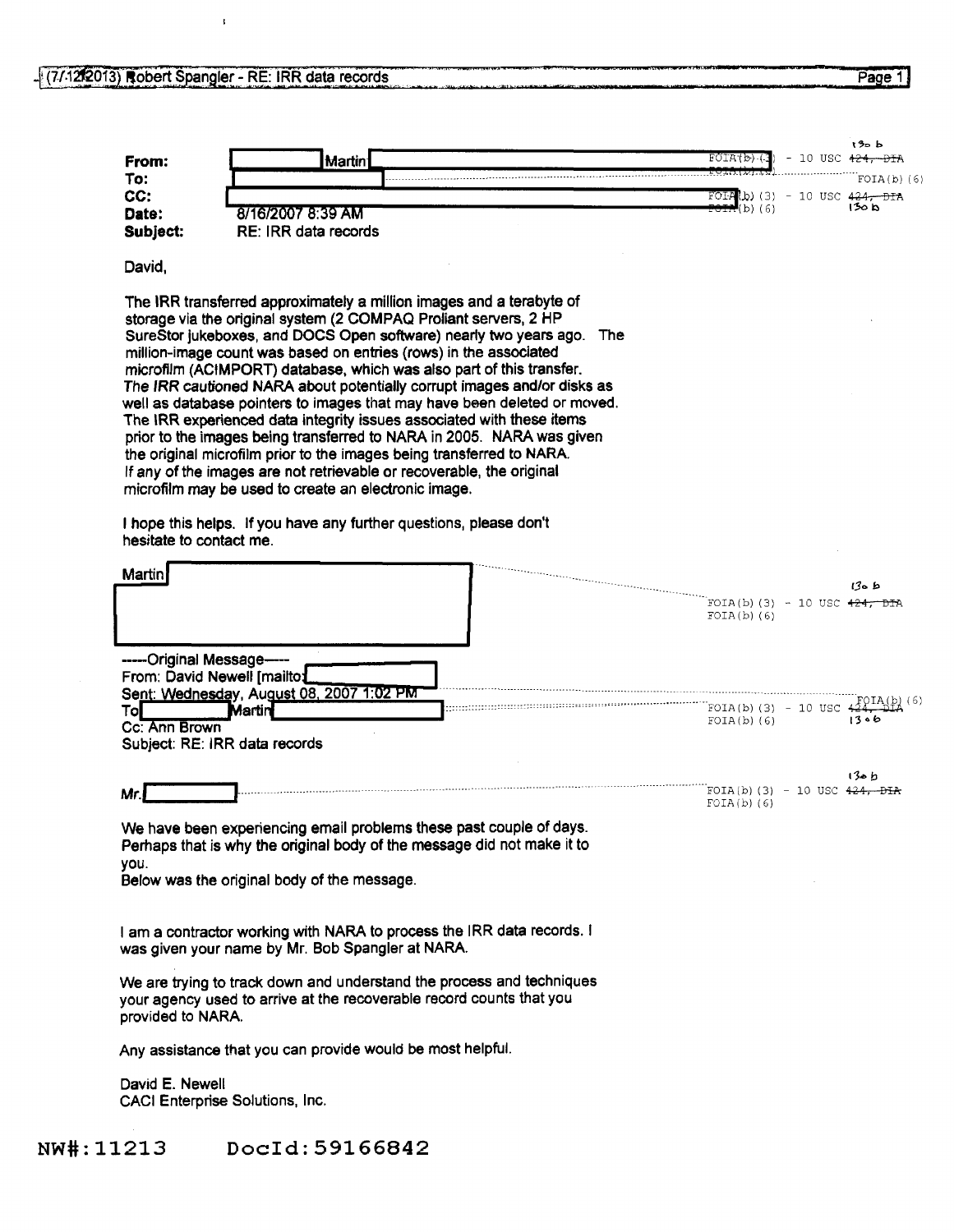á

 $130 b$ 

| To:<br>CC:<br>Date:<br>Subject: | "Robert Spangler" < Robert Spangler@nara.gov><br>"David VanTassel" < david.vantassel@nara.gov>, "Michael Petersen" < Michae<br>6/14/2006 2:55 PM<br>RE: A little consulting?                                                                                                                                                                                                                                                                                                                                                                                                                                                                                                                                                                                                                                                                                                                                                                                                                                                                                                         | $FOIA(b)$ (6)                                    |
|---------------------------------|--------------------------------------------------------------------------------------------------------------------------------------------------------------------------------------------------------------------------------------------------------------------------------------------------------------------------------------------------------------------------------------------------------------------------------------------------------------------------------------------------------------------------------------------------------------------------------------------------------------------------------------------------------------------------------------------------------------------------------------------------------------------------------------------------------------------------------------------------------------------------------------------------------------------------------------------------------------------------------------------------------------------------------------------------------------------------------------|--------------------------------------------------|
| Bob,                            |                                                                                                                                                                                                                                                                                                                                                                                                                                                                                                                                                                                                                                                                                                                                                                                                                                                                                                                                                                                                                                                                                      |                                                  |
| College Park.                   | Not really. I started my new job at the IRR yesterday and am swamped<br>with stuff to do. I'm not supporting IT any longer, but I'd would be<br>willing to discuss a few things on the phone versus coming down to                                                                                                                                                                                                                                                                                                                                                                                                                                                                                                                                                                                                                                                                                                                                                                                                                                                                   |                                                  |
|                                 | Adding a single-disk reader was always a theory I had but never actually<br>attempted to do it. From what I learned over the years, each MO disk is<br>coded with a share along with it's platter name. The share name is<br>essentially a directory that contains all the platters and their<br>respective files. I think "import" refers to you importing a disk into<br>the jukebox or drive. The "create database" refers to initiating a<br>database build cataloging all the platters for a share on each jukebox.<br>"Migrating" refers to moving any cached data to the platter(s). This<br>usually occurs automatically based on the settings for each jukebox<br>within ArchiveXtender. I'm not sure what will happen if you import a<br>platter into the single drive reader. It may automatically create the<br>share or it may not recognize the disk because it is coded with a<br>jukebox already. This is unknown territory for me, though in theory it<br>should work. You may have to contact the new owners of ArchiveXtender<br>and ask their support personnel. |                                                  |
| I hope this helps.              |                                                                                                                                                                                                                                                                                                                                                                                                                                                                                                                                                                                                                                                                                                                                                                                                                                                                                                                                                                                                                                                                                      |                                                  |
| Marty                           |                                                                                                                                                                                                                                                                                                                                                                                                                                                                                                                                                                                                                                                                                                                                                                                                                                                                                                                                                                                                                                                                                      |                                                  |
| Martin                          |                                                                                                                                                                                                                                                                                                                                                                                                                                                                                                                                                                                                                                                                                                                                                                                                                                                                                                                                                                                                                                                                                      | 1300                                             |
|                                 |                                                                                                                                                                                                                                                                                                                                                                                                                                                                                                                                                                                                                                                                                                                                                                                                                                                                                                                                                                                                                                                                                      | FOIA(b)(3) - 10 USC $424, -DIA$<br>$FOIA(b)$ (6) |
| -----Original Message-----      | From: Robert Spangler [mailto: Robert. Spangler@nara.gov]<br>Sent: Wednesday, June 07, 2006 6:34 PM                                                                                                                                                                                                                                                                                                                                                                                                                                                                                                                                                                                                                                                                                                                                                                                                                                                                                                                                                                                  | طفلاا                                            |
| To:L                            | <b>Martin</b><br>Cc: David VanTassel; Michael Petersen; Steven Hamilton; William Cunliffe<br>Subject: A little consulting?                                                                                                                                                                                                                                                                                                                                                                                                                                                                                                                                                                                                                                                                                                                                                                                                                                                                                                                                                           | FOIA(b)(3) - 10 USC $424,$ DIA<br>$FOIA(b)$ (6)  |
| Marty:                          |                                                                                                                                                                                                                                                                                                                                                                                                                                                                                                                                                                                                                                                                                                                                                                                                                                                                                                                                                                                                                                                                                      |                                                  |
| device and as a share.          | Any chance you could stop by sometime either the week of June 19th or<br>June 26th? Per my last message, I hooked up the additional Sony M-O<br>drive we bought to Excalibur. ArchiveXtender sees it and adds it as a                                                                                                                                                                                                                                                                                                                                                                                                                                                                                                                                                                                                                                                                                                                                                                                                                                                                |                                                  |

From:  $\begin{array}{c|c|c|c|c|c|c|c|c} \hline \multicolumn{3}{c|c|c|c} \multicolumn{3}{c|c|c} \multicolumn{3}{c|c|c} \multicolumn{3}{c|c|c} \multicolumn{3}{c|c|c} \multicolumn{3}{c|c|c} \multicolumn{3}{c|c|c} \multicolumn{3}{c|c|c} \multicolumn{3}{c|c|c} \multicolumn{3}{c|c|c} \multicolumn{3}{c|c|c} \multicolumn{3}{c|c|c} \multicolumn{3}{c|c|c} \multicolumn{3}{c|c|c} \multicolumn$ 

I want to test a possibly quicker file transfer using that device, but I'm not sure whafs up with the "import'' and "create database" functions along with the whole thing about "migrating". I want to get this going but don't want to harm any database structures we have in place now (although I guess you could just rebuild the database for the entire

NW#:11213 Doc!d:59166843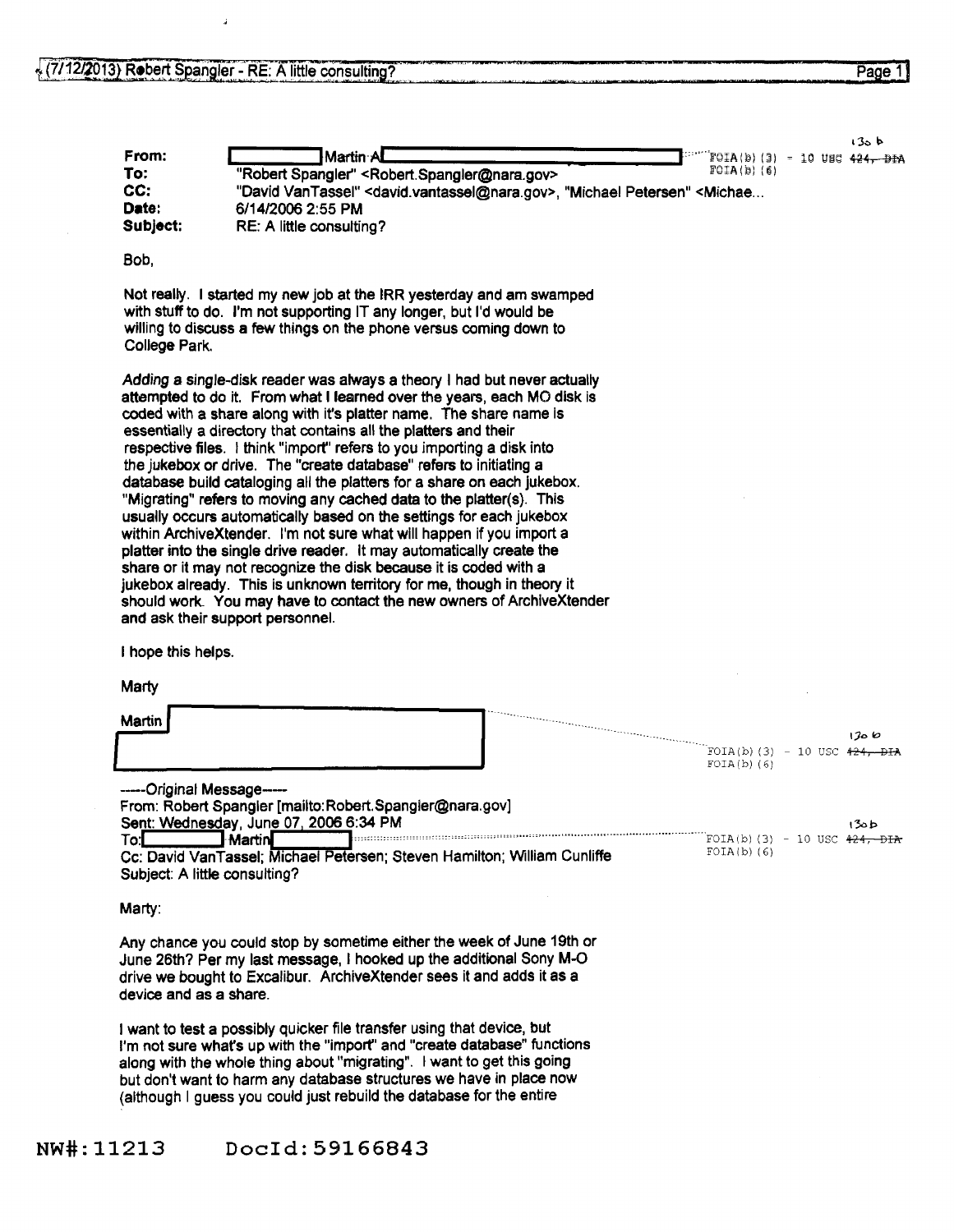$\pmb{\mathsf{l}}$ 

jukebox in the worst case.)

I'd say about an hour would suffice. Please let me know if *any* of those days work for you.

Thanks

Bob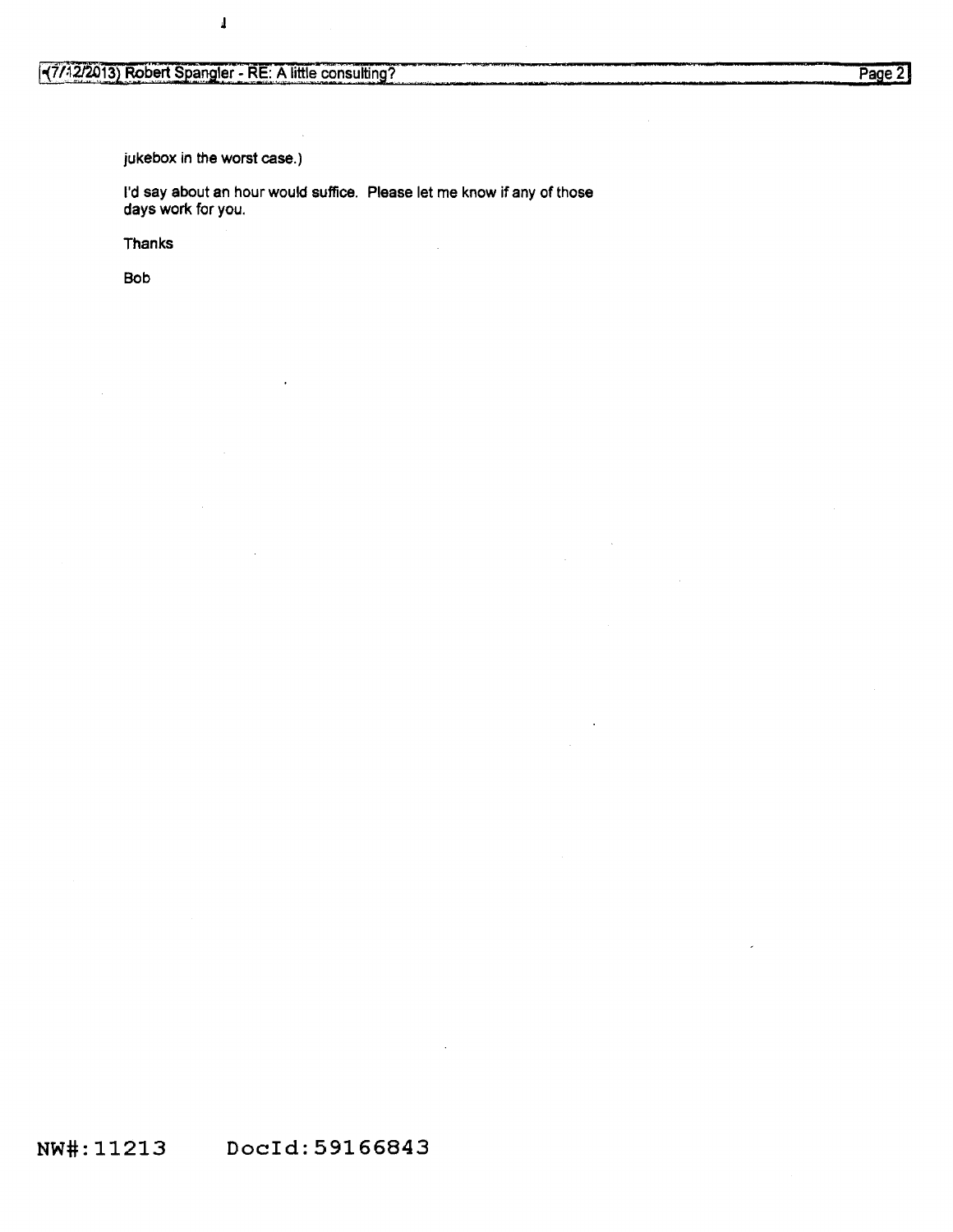### Summary of IRR/IWG export process *4103107*  v2 DRAFT

The "IRR/IWG export process" refers to the export of IRR scanned image TIFF files, consisting of WWII German POW and related material. These files reside on a system given to NARA from the Army's 902<sup>nd</sup> military intelligence group at Ft. Meade. The system consists of 2 Windows NT servers and two HP jukeboxes housing magnetooptical (M-0) disks. Access to the disks is controlled by software called Ascent Storage from Kofax. This equipment, and the software it runs, is from the early 1990's.

*The overall* purpose of the process is to export all available TIFF image files from the M-O disks. NARA has accessioned microfilm-based copies of the images; the TIFF images are scanned copies of that original content.

The export process has always been somewhat problematic. This is mainly due to the fact that the  $902<sup>nd</sup>$  gave us an operational system that was not designed to be used outside of its native environment at Ft. Meade, along with the fact that both the hardware and software are rapidly aging and no longer supported by the original vendors.

The hardware and software setup for the system is as follows:

2 Compaq Proliant Servers Model 1600R 2 HP Sure Store optical 1200ex jukeboxes

 $\sim$  s  $^{-1}$ 

 $\overline{1}$ 

Windows NT 4.0, service pack 6 ArchiveXtender Ascent Storage edition v5.5 SQL server

1 Sony MO disk unit RMO-S55 l (possible failover unit)

A list of specific problems encountered in this setup is given below. The nature of any possible consulting effort would be as follows: An expert, or someone who has operational experience with the kind of jukebox/M-0 setup described here, would be engaged on a temporary basis. The consultant would offer advice on setup, solving operational problems, improving existing export methods, recommending alternate export methods, and so on. We are in need of someone who is conversant in the intricacies of the ArchiveXtender product, especially how to manipulate the file cache and how to create, migrate and export the "shares" that are the pathway to the files on the M-0 disks. The consultant would not be engaged to provide real-time, ongoing support for the operation of the export process itself.

Below is a summary list of the problems that have been encountered and the current status of the export process. A more detailed and technical description can be constructed as needed if it is deemed necessary to use contractor support to complete the process.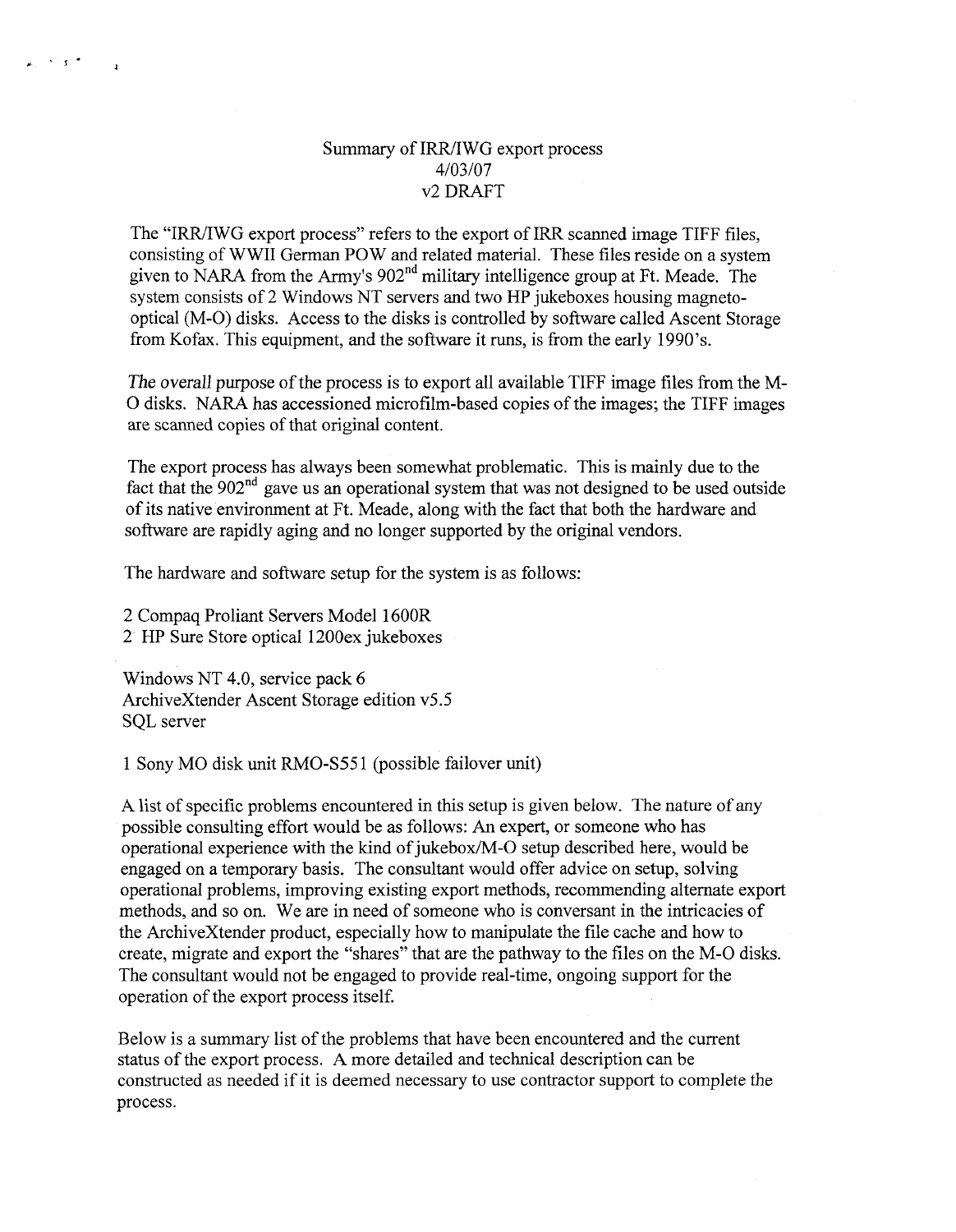• From the outset, the  $902<sup>nd</sup>$  estimated that only approximately 2/3 (800,000) of the total 1.2 million images would be able to be exported, due to operational problems encountered over the years on the system. These problems mainly manifested themselves as corruption of the database controlling access to the files and/or corruption of the image files themselves.

 $\sim 10^{-10}$ 

- The export process has been slow, due to the need to export one file at a time, and the inability of a vendor-supplied export utility to work reliably. To date, approximately 479,000 (60%) of the expected 800,000 files have been exported.
- A number of error messages have been encountered in processing the TIFF files; e.g. when attempting an export the system may report "Access denied," "File not found," or "Session timed out." It is believed that these messages are a result of the corruption problems mentioned above.
- In recent weeks, the Windows NT servers have been showing evidence of major errors, probably as a result of intermittent hardware failure. (There is no indication of errors on the jukeboxes or M-0 disks.) The need to recover from these failures has significantly slowed the retrieval process. The error messages encountered in exporting the TIFF files may also be increasing because of these hardware problems.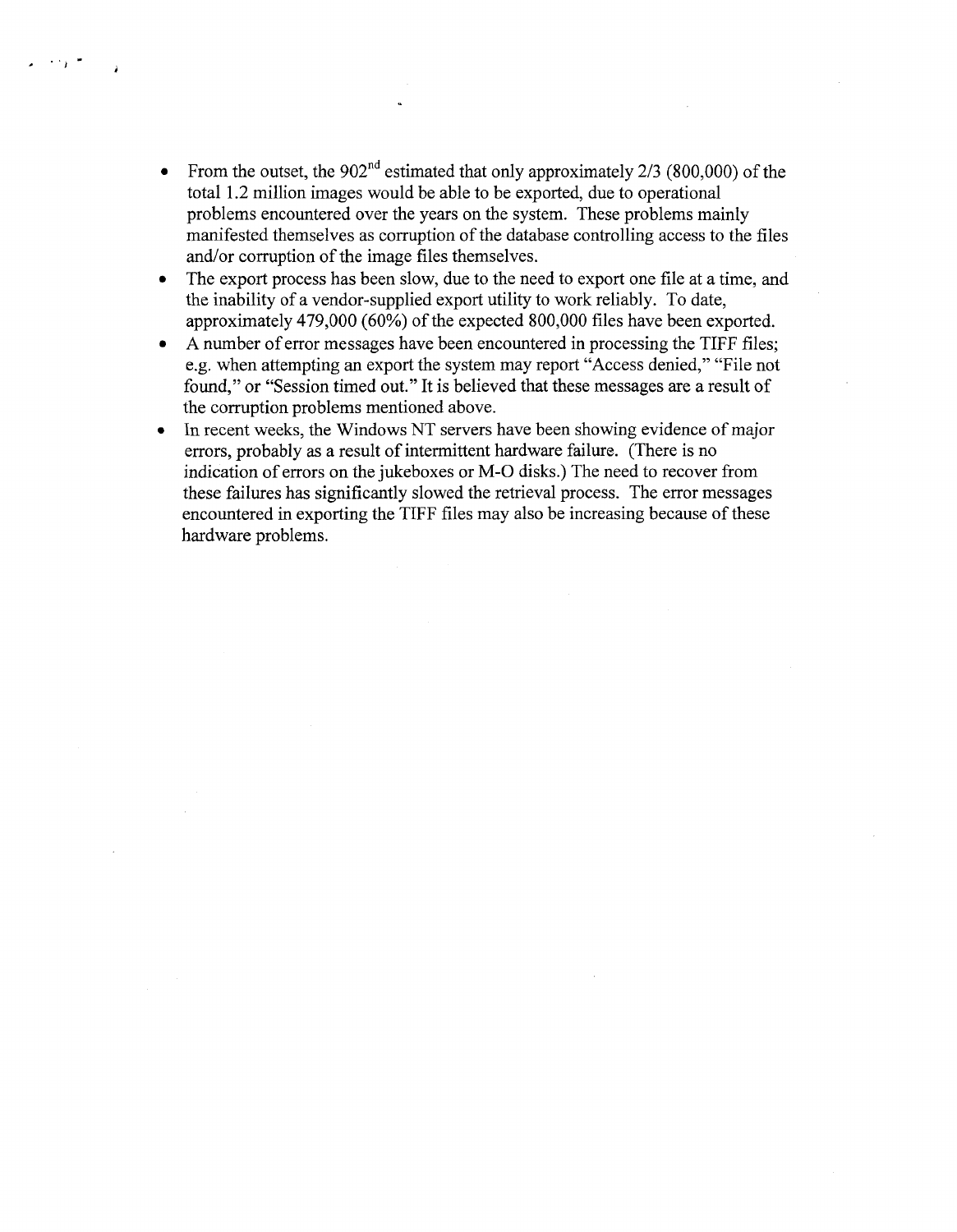#### **Statement of Work (DRAFT)**

## **Recovery of Investigative Records Repository (IRR) Data from Magneto-Optical Disks**

#### **1. Background.**

The National Archives and Records Administration (NARA), Office of Records Services, Washington DC, desires to contract with an independent contractor for a restoration of all available data from a large collection of magneto-optical (M-0) disks (platters) housing TIFF image files and related data.

In the late 1990's, the U.S. Army Intelligence and Security Command (INSCOM), with help from about 150 soldiers and civilians, digitized some 1.2 million documents from more than 11,500 reels of microfilm at the Army's Investigative Records Repository (IRR) at Ft. Meade, Maryland. The mission was conducted in response to the Nazi War Crimes Disclosure Act, which mandates the declassification and release to the public of records related to war crimes and criminals of World War II Axis Governments.

The records were scanned from the original microfilm into TIFF format, and housed by a system maintained by the Army's 802<sup>nd</sup> Military Intelligence Group at Ft. Meade. That system consists of two Compaq Proliant servers running Windows NT 4.0 Service Pack 6, accessing the M-0 disks on two (2) Hewlett-Packard (HP) model 1200ex optical jukeboxes. The disks themselves are model "xxxxx'', capacity "xxxxx." From a software perspective, the data on the disks is indexed and made accessible through a combination of ArchiveXtender Ascent Storage Edition v5.5 and Microsoft SQL server.

In 2004, the Army  $802<sup>nd</sup>$  supplied NARA with the entire system described above, with the hope that NARA could export the files from the system, preserve and declassify them, and ultimately offer them for public access. NARA has been only partially successful in that attempt; the aging and problematic nature of the Windows NT system and the HP jukeboxes has made export operations, as attempted through the system itself, troublesome. As a result, only about 2/3 of the images have been exported thus far. NARA has, however, recently conducted a pilot project with a data recovery vendor and has determined that direct export from the M-0 disks themselves is a feasible recovery method. It is that direct recovery method that this project prescribes.

The original microfilm records, and the corresponding scanned images held on the M-0 disks, are of supreme archival interest and national importance. They form part of the Army's Counter Intelligence Corps Central Registry, which was compiled and microfilmed in Frankfurt, Germany, by the 66th Military Intelligence Group and other military groups from 1946 to 1968. They contain information on foreign personnel and organizations of interest to the Army's intelligence and counterintelligence officers. With reports, studies, and debriefings of enemy prisoners of war and civilian internees, the files cover a host of subjects and include more than 1,009,999 dossiers.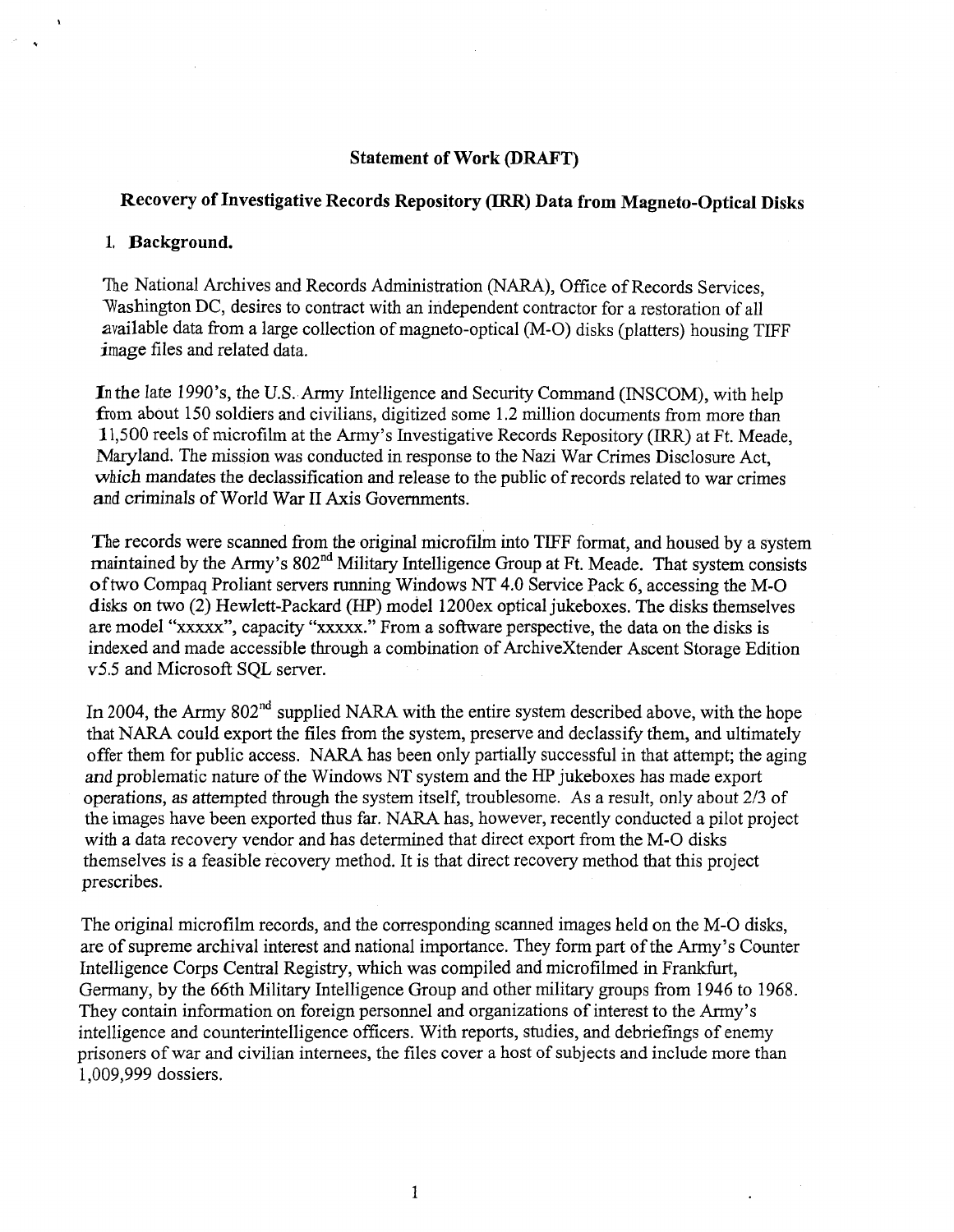

...

The original microfilm records are in an advanced state of deterioration and the records held on the M-0 disks represent the only remaining usable version for most of this important data. There are no extant backup copies of the disks. Accordingly, this statement of work defines and requires a process that emphasizes extreme caution in the handling and processing of the M-0 disks, and in data recovery itself.

#### **2. Scope and Methodology**

**2.1.** Volume: There are 335 double-sided M-0 disks.

**2.2.** Classification: The data and media are classified SECRET.

- **2.3.** Diagnosis: Upon receipt, the contractor will make a sector-by-sector image of all original media, thus ensuring that the original media is not altered during recovery efforts per se. Imaging and subsequent diagnosis will be done on secure servers, using proprietary methods.
- **2.4.** Handling/Analysis: Media will only be handled by cleared contractor employees who are cleared to the proper national-security level (SECRET) and at no time will the media be handled by un-cleared personal. Media will always be handled in a secure environment approved by DoD. It will be locked in secure containers when not being analyzed.
- **2.5.** Security Procedures: The contractor will follow all safeguarding procedures per DoD regulations and The National Industrial Security Program Manual (NISPOM). The contractor will return all original media to NARA unless otherwise instructed. The final product will be returned to NARA in readable tiff file format. (expand and clarify).

#### 3. **Specific Tasks.**

- **4. Deliverables.**
- 5. **Reporting Requirements.**
- 6. **Place of Performance.** .

#### **5. Period of Performance/Contract Type.**

Period of Performance: The period of performance commences with contract award and continues for a period of 180 days from date of contract award.

**Contract Type:** Fixed Price. Note: The Contractor must propose in accordance with their Federal Supply Schedule and provide applicable discounts.

**6. Deliverable/Delivery Schedule.** All contract deliverables must be submitted to the Contracting Officer's Representative (COR) for review and approval. The Government will have a ten (10) working day review period after which the COR may return the deliverable to the Contractor for rework or accept the deliverable as completed.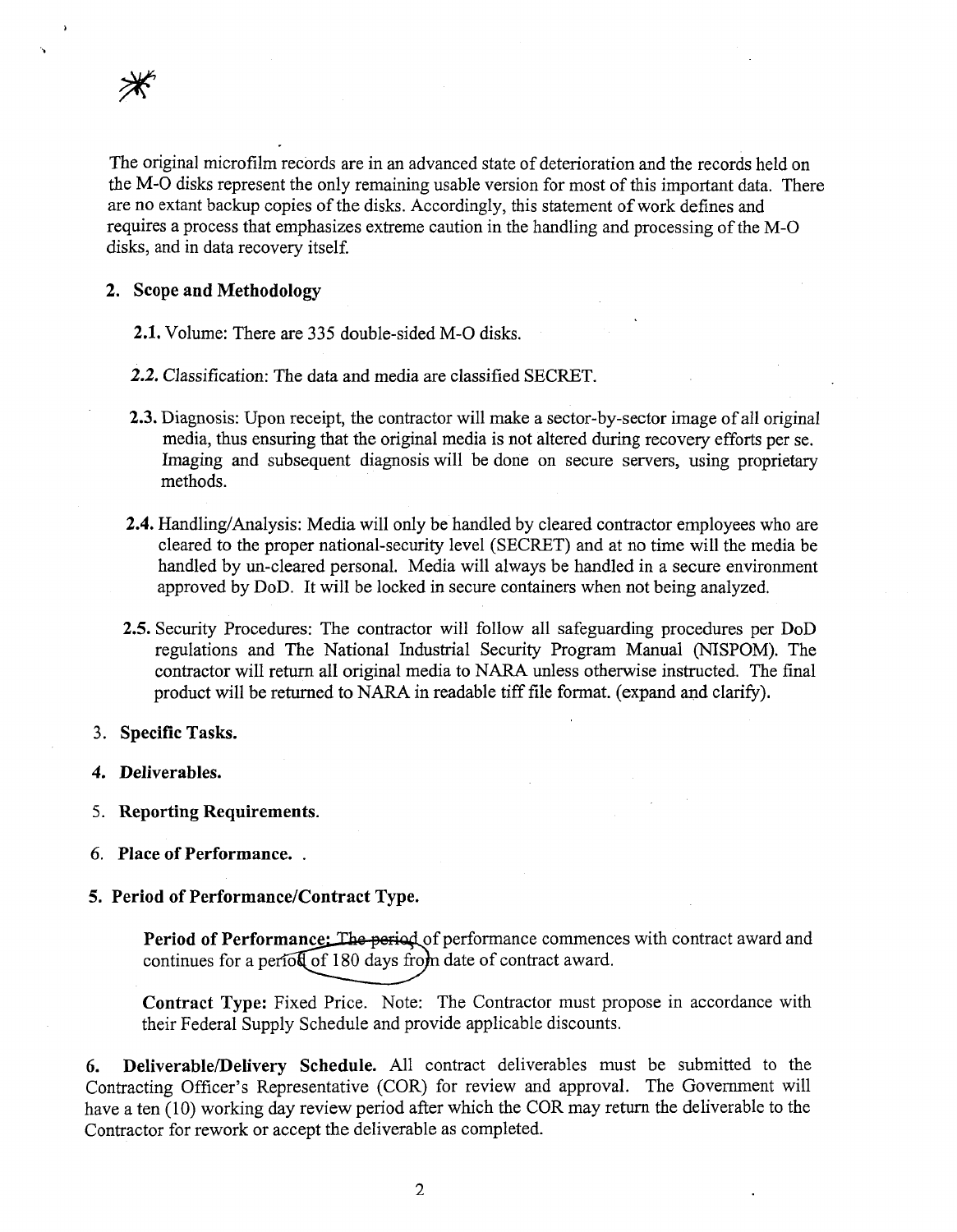| <b>SOW</b><br>Task | Deliverable Title                                                   | Work Days after Task Order<br>Award (WD)                                                                                                                                     | Quantities |
|--------------------|---------------------------------------------------------------------|------------------------------------------------------------------------------------------------------------------------------------------------------------------------------|------------|
| 3.1.1              |                                                                     |                                                                                                                                                                              |            |
| 3.1.2              |                                                                     |                                                                                                                                                                              |            |
| 3.1.2              | $\sim 10$                                                           |                                                                                                                                                                              |            |
| 3.1.2              | $\sim$                                                              |                                                                                                                                                                              |            |
| 3.1.2              | $\mathcal{L}^{\text{max}}_{\text{max}}$                             |                                                                                                                                                                              |            |
| 3.1.3              |                                                                     | $\mathcal{L}$<br>$\sim 10^{-1}$                                                                                                                                              |            |
| 3.1.3              |                                                                     | $\sim$ $\alpha$                                                                                                                                                              |            |
|                    |                                                                     | <b>Contractor</b>                                                                                                                                                            |            |
|                    | $\sim 10^{11}$ m $^{-1}$<br>$\mathcal{L}^{\text{max}}_{\text{max}}$ | $\mathcal{L}^{\mathcal{L}}(\mathcal{L}^{\mathcal{L}})$ and $\mathcal{L}^{\mathcal{L}}(\mathcal{L}^{\mathcal{L}})$ and $\mathcal{L}^{\mathcal{L}}(\mathcal{L}^{\mathcal{L}})$ |            |
|                    |                                                                     |                                                                                                                                                                              |            |

 $\mathbf{3}$ 

 $\label{eq:2.1} \frac{1}{\sqrt{2}}\left(\frac{1}{\sqrt{2}}\right)^{2} \left(\frac{1}{\sqrt{2}}\right)^{2} \left(\frac{1}{\sqrt{2}}\right)^{2} \left(\frac{1}{\sqrt{2}}\right)^{2} \left(\frac{1}{\sqrt{2}}\right)^{2} \left(\frac{1}{\sqrt{2}}\right)^{2} \left(\frac{1}{\sqrt{2}}\right)^{2} \left(\frac{1}{\sqrt{2}}\right)^{2} \left(\frac{1}{\sqrt{2}}\right)^{2} \left(\frac{1}{\sqrt{2}}\right)^{2} \left(\frac{1}{\sqrt{2}}\right)^{2} \left(\$ 

 $\label{eq:2.1} \frac{1}{\sqrt{2\pi}}\frac{1}{\sqrt{2\pi}}\frac{1}{\sqrt{2\pi}}\frac{1}{\sqrt{2\pi}}\frac{1}{\sqrt{2\pi}}\frac{1}{\sqrt{2\pi}}\frac{1}{\sqrt{2\pi}}\frac{1}{\sqrt{2\pi}}\frac{1}{\sqrt{2\pi}}\frac{1}{\sqrt{2\pi}}\frac{1}{\sqrt{2\pi}}\frac{1}{\sqrt{2\pi}}\frac{1}{\sqrt{2\pi}}\frac{1}{\sqrt{2\pi}}\frac{1}{\sqrt{2\pi}}\frac{1}{\sqrt{2\pi}}\frac{1}{\sqrt{2\pi}}\frac{1}{\sqrt$ 

 $\mathcal{L}^{\text{max}}_{\text{max}}$  and  $\mathcal{L}^{\text{max}}_{\text{max}}$ 

 $\label{eq:2} \frac{1}{\sqrt{2}}\left(\frac{1}{\sqrt{2}}\right)^{2} \frac{1}{\sqrt{2}}\left(\frac{1}{\sqrt{2}}\right)^{2}$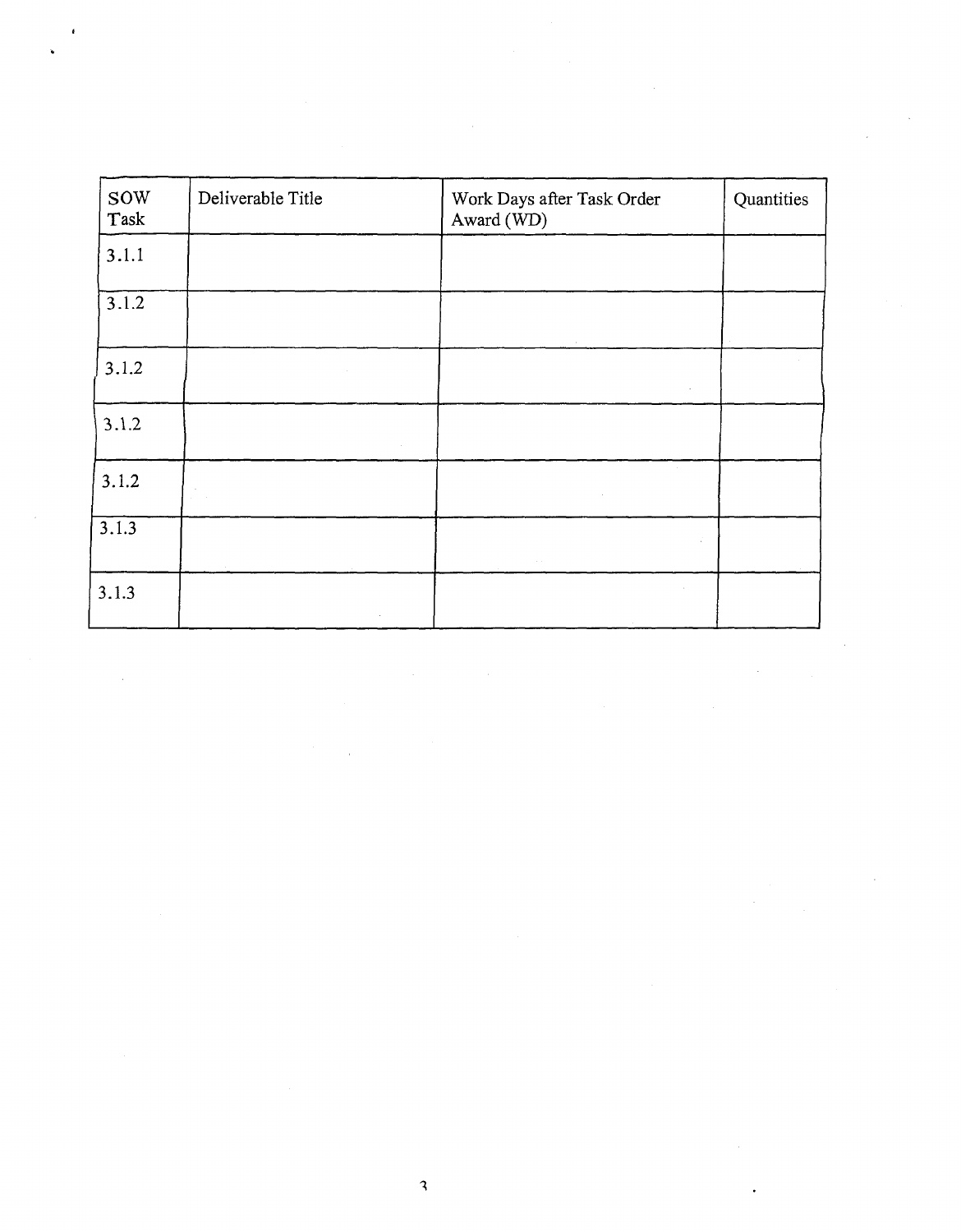## ACQUISITION PLAN

## FOR

## RECOVERY OF INVESTIGATIVE RECORDS REPOSITORY (IRR) DATA FROM MAGNETO-OPTICAL DISKS

AJPROVED:

AN HARRISON SSA/Contracting Officer

CONCURRENCE:

ROBERT SPANGLER NWME Technical Representative

RICHARD JUDSON NARA Competition Advocate

**DATE** 

**DATE** 

**DATE**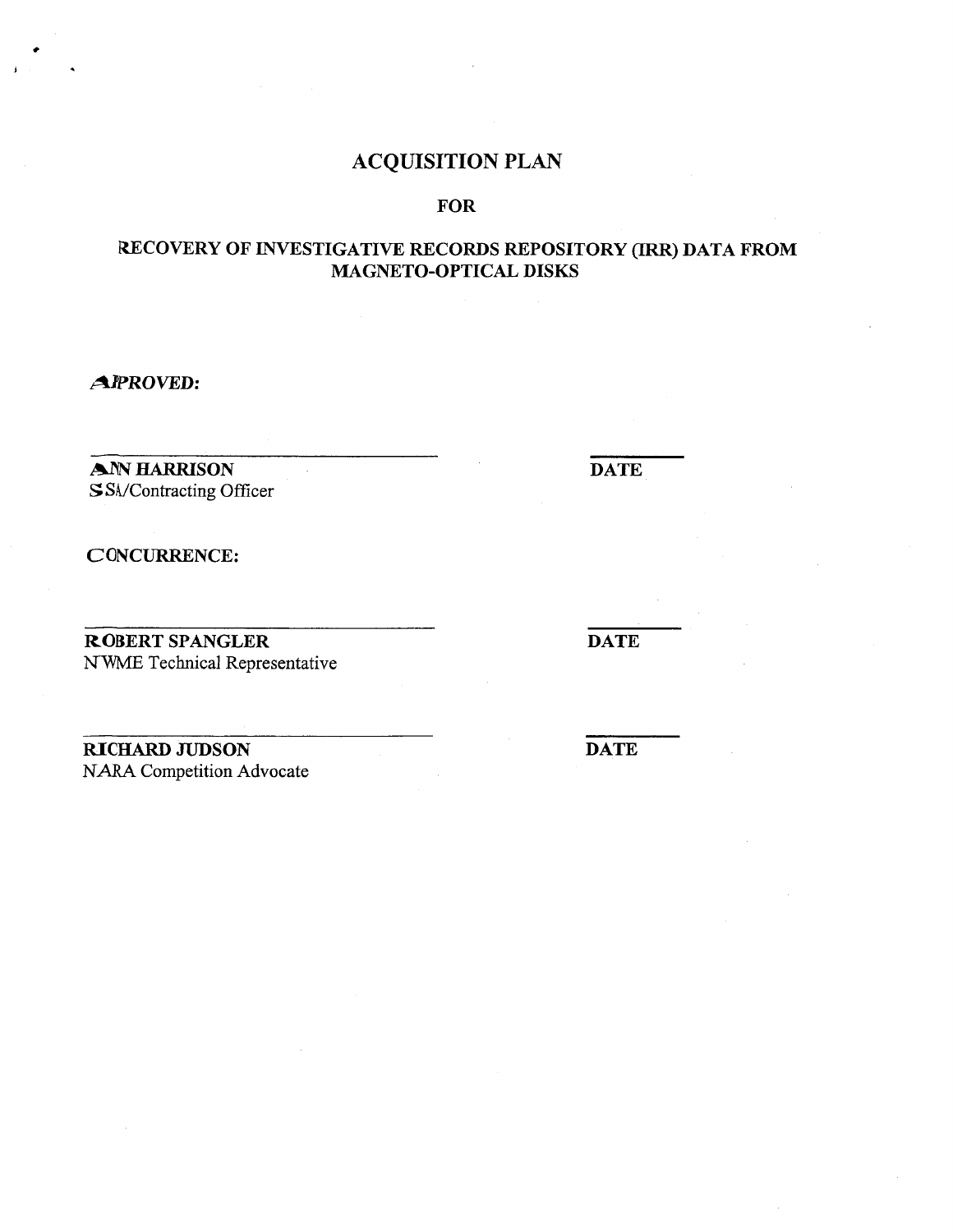## \_A, **PURPOSE**

..

 $\mathbf{z}_k$ 

The purpose of this acquisition is to obtain Contractor services to provide all management, personnel, equipment, transportation, materials, and support necessary to recover data Investigative Records Repository (IRR) Data from the Magneto-Optical disks where the data is stored as these disks are in varying states of deterioration and there are no data back-ups in existence.

## **13. Acquisition Background and Objectives**

## **1. Statement of Need**

The Contractor must provide all labor, materials, equipment, parts, personnel, tools, and any other item necessary to complete the requirements of the Performance Work Statement. This includes an ability to provide cleared personnel as well as a cleared facility. The data is in a fragile state and requires the utmost care and attention, so only highly qualified firms will be competitive.

## **2. Schedule Constraints**

Award of the contract is anticipated on or about September 24, 2008.

## **3. Cost**

a. NARA's objective for this acquisition is to obtain a fair and reasonable price. The following Independent Government Cost Estimate was prepared utilizing data from a limited scope acquisition for similar work wherein the data recovery cost per disk was approximately \$900. The project requires recovery from 335 double-sided disks so the foundation of the estimate is the product of the item cost and the number of items which equals \$301,500. NARA included an approximately 16% risk premium in its estimate of \$350,000 due to the fact that the award will be a firm fixed price purchase order. As such the successful vendor will bear the risk for handling disks that are in various states of deterioration. The risk premium acknowledges that Vendors will account for the risk in quotation pricing and ensures that the Government is prepared for the burden.

## **4. Capability of Performance**

Contractor personnel must have:

- Qualifications that demonstrate knowledge of data recovery from Magneto-Optical disks as well as the ability to execute the recovery;
- The ability to perform classified work; and
- The ability to properly document the process and account for any unrecoverable data.

Additionally, the Contracting Officer's Representative (COR) or the Contract Specialist may request the Contractor to immediately prevent any employee(s) from performing work under this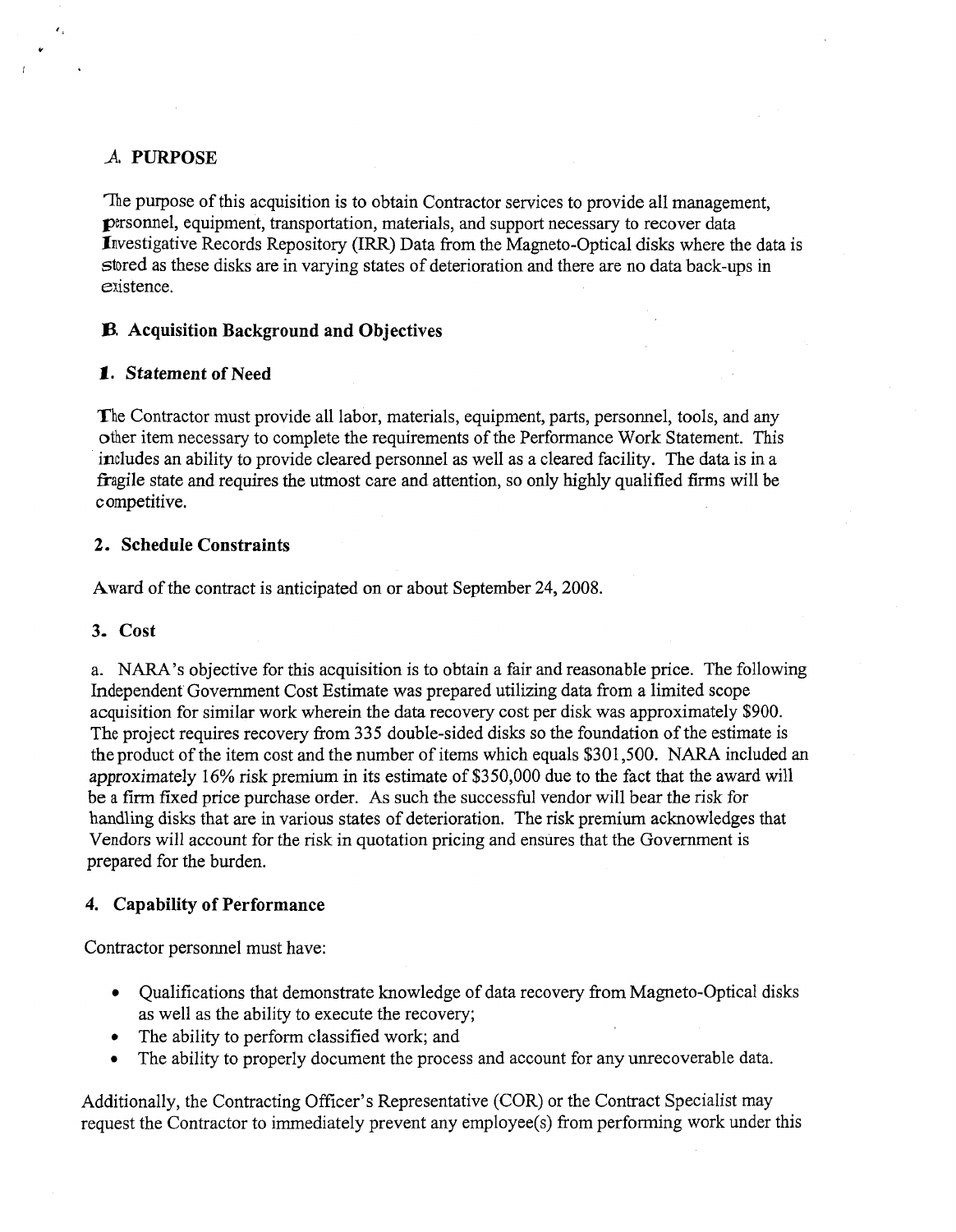contract should it be determined that individuals performing services are disqualified for either suitability or security reasons, are found to be unfit to perform their duties, or pose an unacceptable risk to Government equipment.

#### **5. Delivery or Performance-Period Requirements**

Award of this contract is anticipated on or about September 24, 2008. Services will be delivered as outlined in the solicitation and resultant contract.

The contract will have a period of performance of 12 months beginning with the date the order is *issued.* The resulting order will contain the Option to Extend Services clause to allow for anyone period of performance extensions should they be necessary.

#### **6. Tradeoffs**

 $\ddot{\phantom{1}}$ 

**A** best value to the Government source selection in accordance with FAR 8.405-2(d) that considers Personnel; Technical and Management Approach (to include Quality Control); the determination of best value, the Government may perform a price-technical tradeoff analysis Relevant Past Performance; and Price factors will be used to select the services Contractor.  $\ln$   $\frac{2w_{\text{avg}}}{2}$ based on significant differences between proposals.

*(}* ,

#### **7. Risks**

a. Technical. Technical risk is moderate to high. The risk here is associated with the nature of the media where the data resides and the care needed to recover the data. Furthermore, data loss on this project is catastrophic since there are no usable back-up copies of data in existence.

b. Cost. Cost risks are considered low to moderate. This will be a competitively awarded firm-fixed-price contract that should result in a fair and reasonable price. This is a commercially awarded contract effort and a fair price will be obtained by the competition itself, comparison to published market prices, and historical pricing data from previous Government buys.

c. Schedule. Schedule risk is low. The vendor will have one year to complete the requirement and the Government will include option clauses to allow for any potential extension in the period of performance.

#### **C. PLAN OF ACTION**

#### **1. Sources**

Through the market research process, five (5) qualified sources will be selected from the pertinent GSA Federal Supply Schedule and SIN.

#### **2. Competition**

At least five (5) sources exist that provide services similar to NARA's requirement.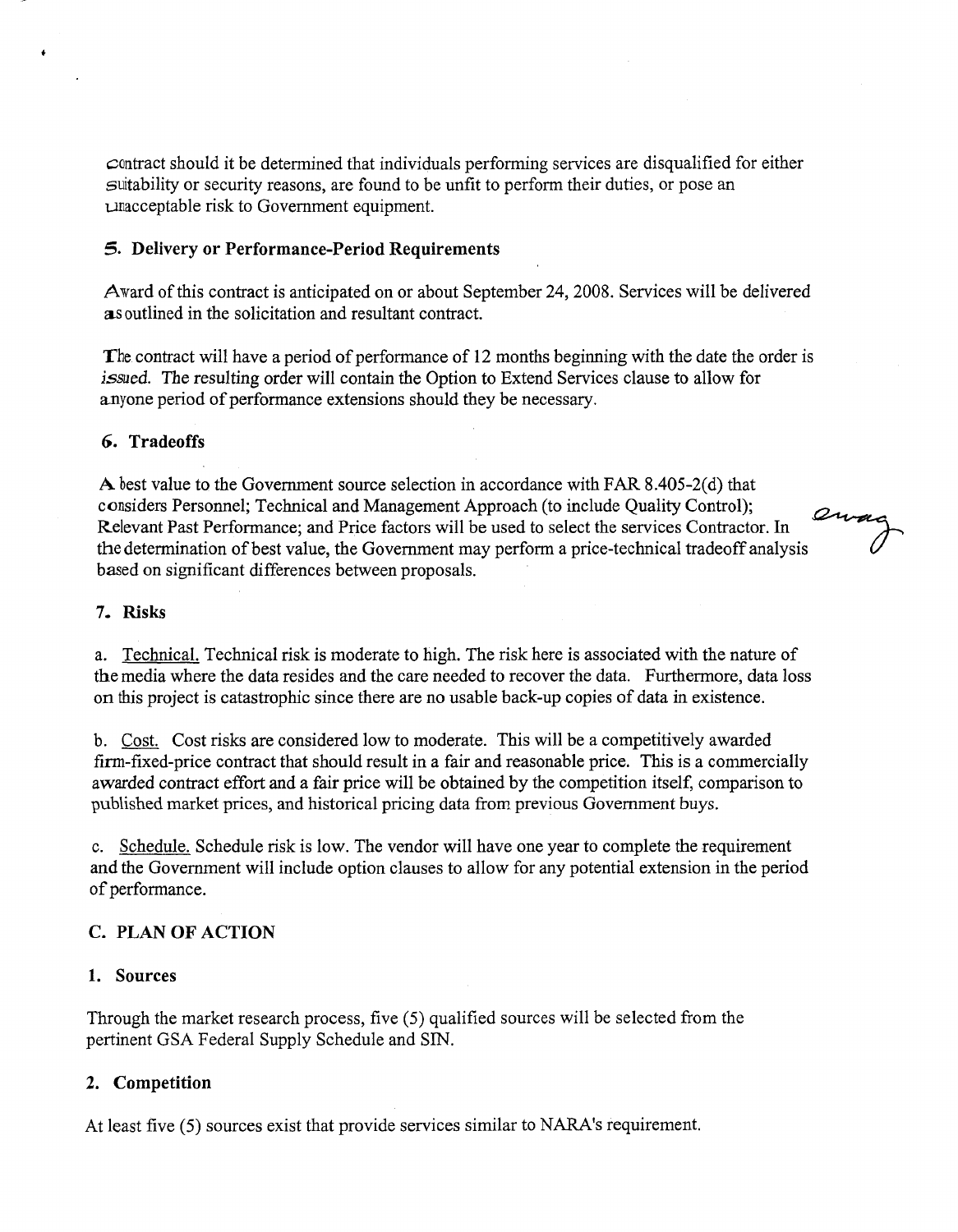### *3,* Source Selection Procedures

.A best value to the Government source selection that considers Personnel; Technical and Management Approach (to include Quality Control); Relevant Past Performance; and Price factors will be used to select this Contractor. In the determination of best value, the Government may perform a price-technical tradeoff analysis based on significant differences between proposals. The selection official will be the Contracting Officer. The technical evaluation will be conducted at the Archives II facility in College Park, Maryland.

#### 4. Contracting Considerations

The contract will be a Fixed Price contract. The contract will consist of a twelve (12) month period of performance.

#### 5. Funding

NARA anticipates that adequate funding for the twelve (12) month period will be available.

#### 6. Service Descriptions

The technical requirements for the effort are described in the PWS to a level of detail that makes clear the nature and content of the work required.

#### 7. Management Information Requirements

The Contractor must submit reports as described in the PWS to the COR.

#### 8. Contractor versus Government Performance

Consideration was given to OMB Circular No. A-76 (Performance of Commercial Activities) and its Supplement. A private commercial source will perform all required services, which are not subject to FAR 7.3. See also *9* below.

### 9. Inherently Governmental Functions

Pursuant to FAR 7.5, none of the services to be performed under this contract are inherently governmental functions. The required services do. not restrict the discretionary authority, decision-making responsibility, or accountability of Government officials.

# 10. Logistics Considerations *e Ma. S. A. B. A. B. A. B. A. B. A. B. A. B. A. B. A. B. A. B. A. B. A. B. A. B. A. B. A. B. A. B. A. B. A. B. A. B. A. B. A. B. A. B. A. B. A. B. A. B. A. B. A. B. A. B. A. B. A. B. A. B. A.*

All work will be performed by the Contractor at a *cleared Contractor faciltty* or on-site an NARA.

### 11. Government-Furnished Property (GFE/P)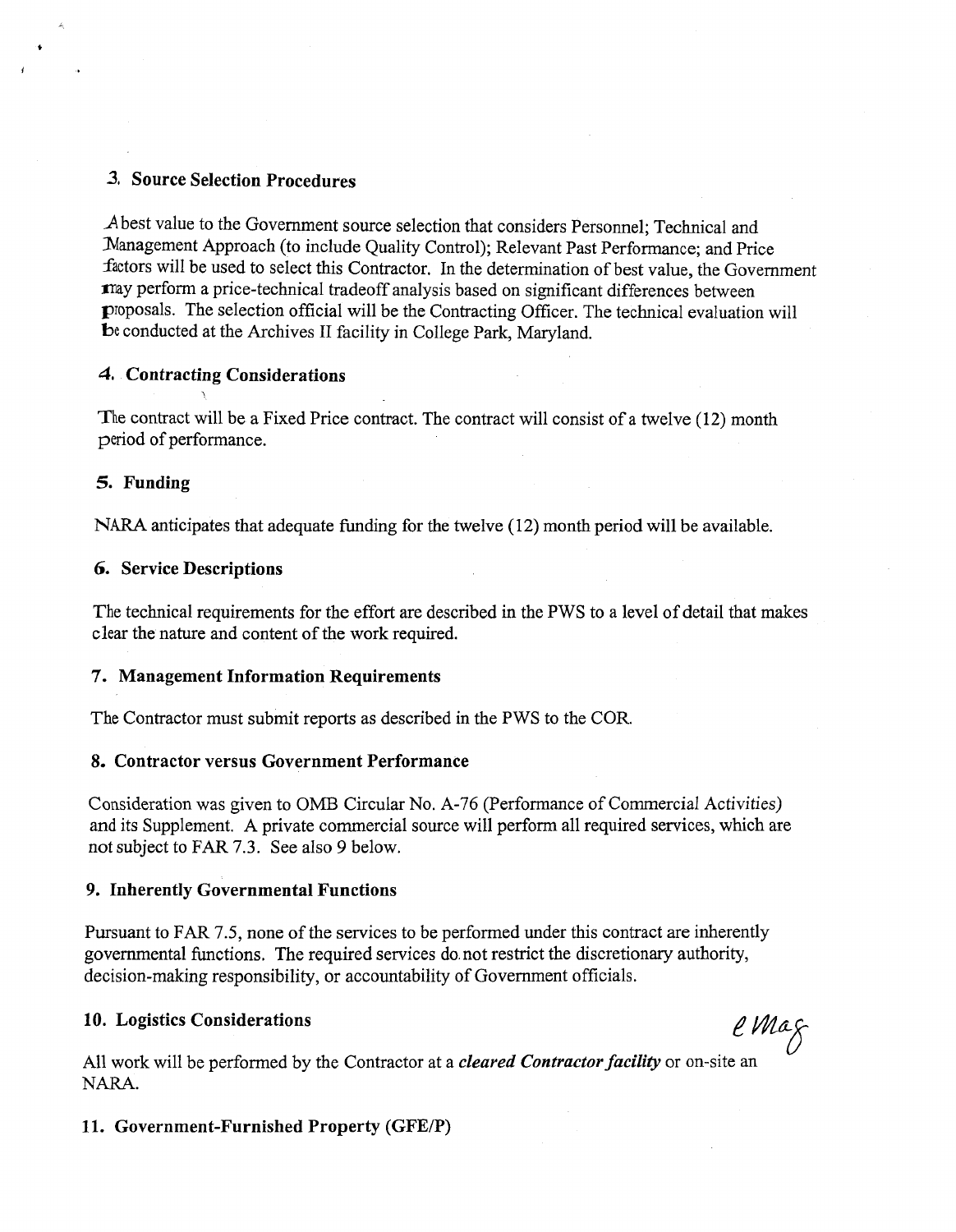### 335 Magneto-Optical disks

#### **12. Government-Furnished Information (GFI)**

Government provided information for this requirement primarily includes the data stored on the disks mentioned above.

### **13. Contract Administration**

Contract administration will be performed by the COR and the Acquisition Services Division Contract Specialist. The COR will be responsible for monitoring the Contractor's performance. The contract will include the standard services inspection clause.

#### **14. Security and Other Considerations**

In accordance with FAR 39 .105, the solicitation (and resulting contract) will address protection of privacy in accordance with the Privacy Act (5 U.S.C. 552a) and FAR Part 24. In addition, the contract will include: (1) NARA rules of conduct that the Contractor and the Contractor's employees will be required to follow; (2) A list of the anticipated threats and hazards that the Contractor must guard against; (3) A description of the safeguards that the Contractor must specifically provide; and (4) Requirements for a program of Government inspection during performance of the contract that will ensure the continued efficacy and efficiency of safeguards and the discovery and countering of new threats and hazards.

Furthermore, the nature of this requirement necessitates that the Vendor provide properly cleared personnel at the SECRET level and a cleared facility. The RFQ will contain the appropriate clauses as well as Dept. of Defense for DD 254.

#### both **15. Milestones for the Acquisition**

Award is expected on or about September 24, 2008.

| August 13, 2008    | <b>Acquisition Plan Approved</b>                       |
|--------------------|--------------------------------------------------------|
| August 14, 2008    | Purchase Request Coordinated and Approved              |
| August 15, 2008    | Request for Quotation Issued                           |
| September 1, 2008  | Quotations due                                         |
| September 10, 2008 | <b>Evaluations Complete</b>                            |
| September 20, 2008 | Task Order Preparation, Review, and Clearance Complete |
| September 24, 2008 | Task Order Issuance                                    |